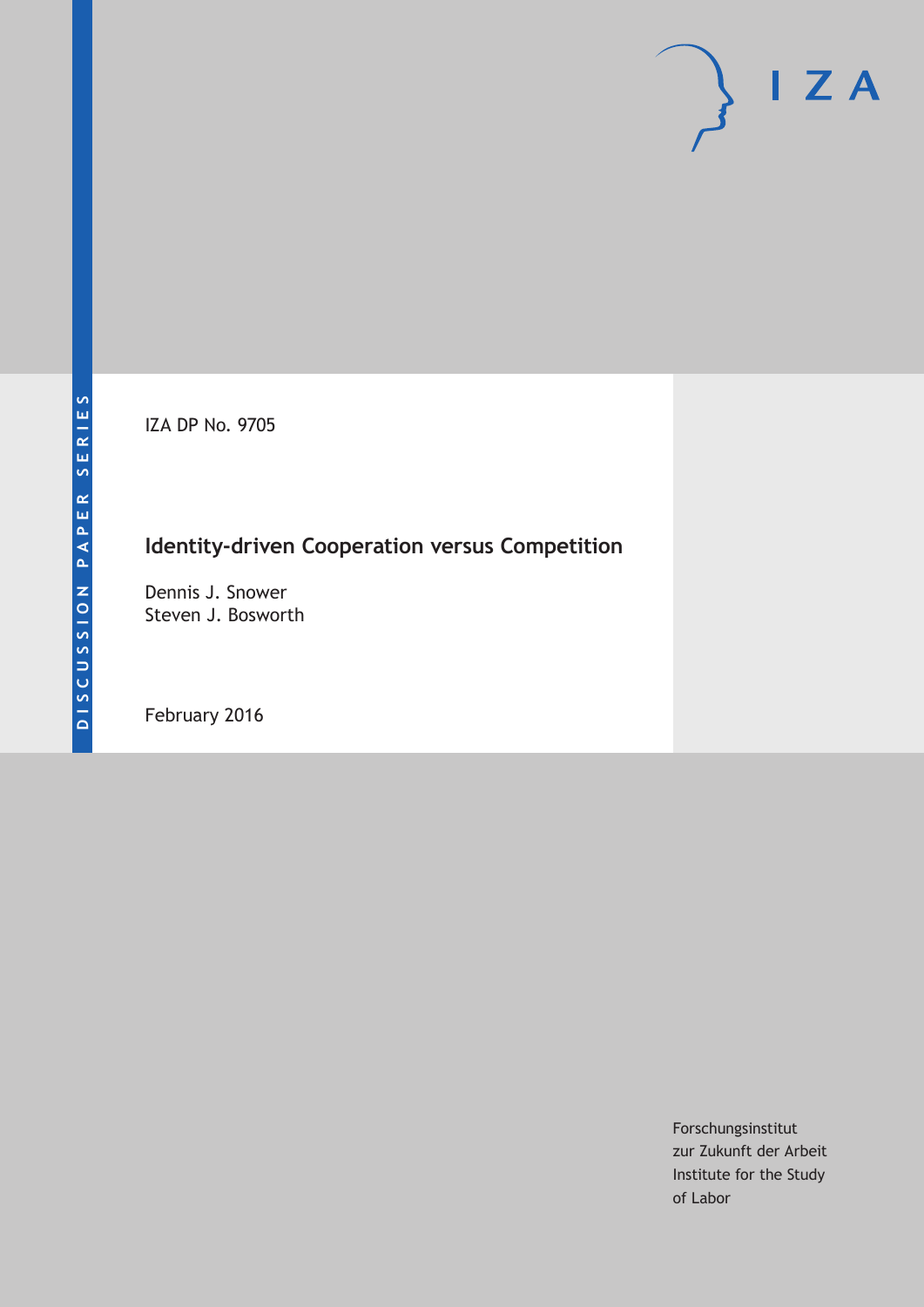# **Identity-driven Cooperation versus Competition**

### **Dennis J. Snower**

*Kiel Institute for the World Economy and IZA* 

### **Steven J. Bosworth**

*Kiel Institute for the World Economy* 

Discussion Paper No. 9705 February 2016

IZA

P.O. Box 7240 53072 Bonn **Germany** 

Phone: +49-228-3894-0 Fax: +49-228-3894-180 E-mail: iza@iza.org

Any opinions expressed here are those of the author(s) and not those of IZA. Research published in this series may include views on policy, but the institute itself takes no institutional policy positions. The IZA research network is committed to the IZA Guiding Principles of Research Integrity.

The Institute for the Study of Labor (IZA) in Bonn is a local and virtual international research center and a place of communication between science, politics and business. IZA is an independent nonprofit organization supported by Deutsche Post Foundation. The center is associated with the University of Bonn and offers a stimulating research environment through its international network, workshops and conferences, data service, project support, research visits and doctoral program. IZA engages in (i) original and internationally competitive research in all fields of labor economics, (ii) development of policy concepts, and (iii) dissemination of research results and concepts to the interested public.

IZA Discussion Papers often represent preliminary work and are circulated to encourage discussion. Citation of such a paper should account for its provisional character. A revised version may be available directly from the author.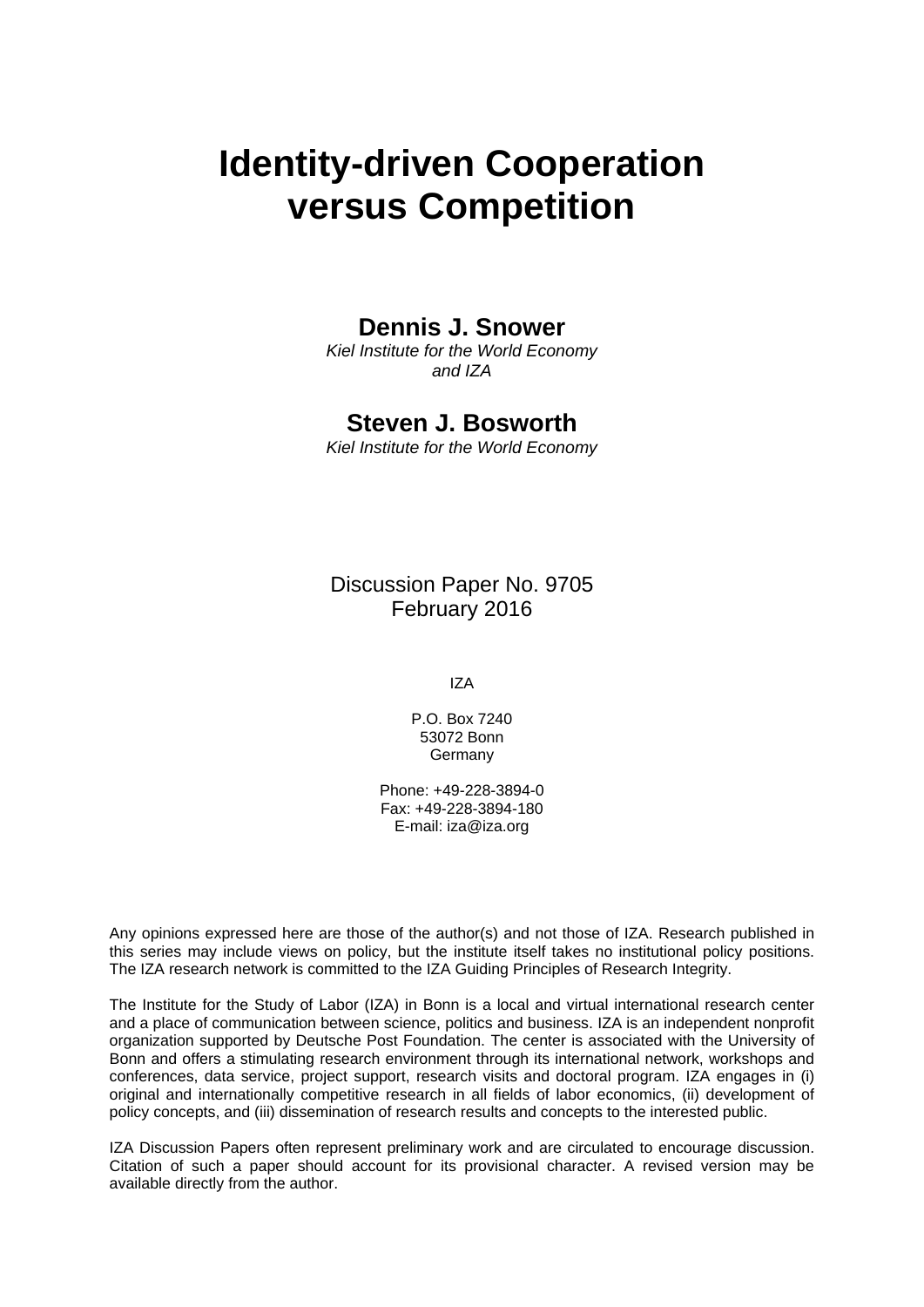IZA Discussion Paper No. 9705 February 2016

# **ABSTRACT**

# **Identity-driven Cooperation versus Competition\***

This paper seeks to extend the domain of identity economics by exploring motivational foundations of in-group cooperation and out-group competition. On this basis, we explore the reflexive interaction between individual economic decisions and social identities in response to technological change in market economies. Our analysis explores how technological change falling on marketable goods and services, rather than nonmarket caring relationships, leads to a restructuring of identities, which increases the scope of individualism and promotes positional competition at the expense of caring activities. Since positional competition generates negative externalities while caring activities create positive ones, these developments have important welfare implications.

JEL Classification: A13, D03, D62, D71, I31, O10

Keywords: motivation, reflexivity, cooperation, identity, technological progress, bowling alone

Corresponding author:

 $\overline{\phantom{a}}$ 

Dennis J. Snower Kiel Institute for the World Economy Kiellinie 66 D-24105 Kiel Germany E-mail: dennis.snower@ifw-kiel.de

<sup>\*</sup> We are grateful for the profound insights of George Akerlof and Bryony Reich, as well as the support of Cornelius Krüger and Johanna Scholz.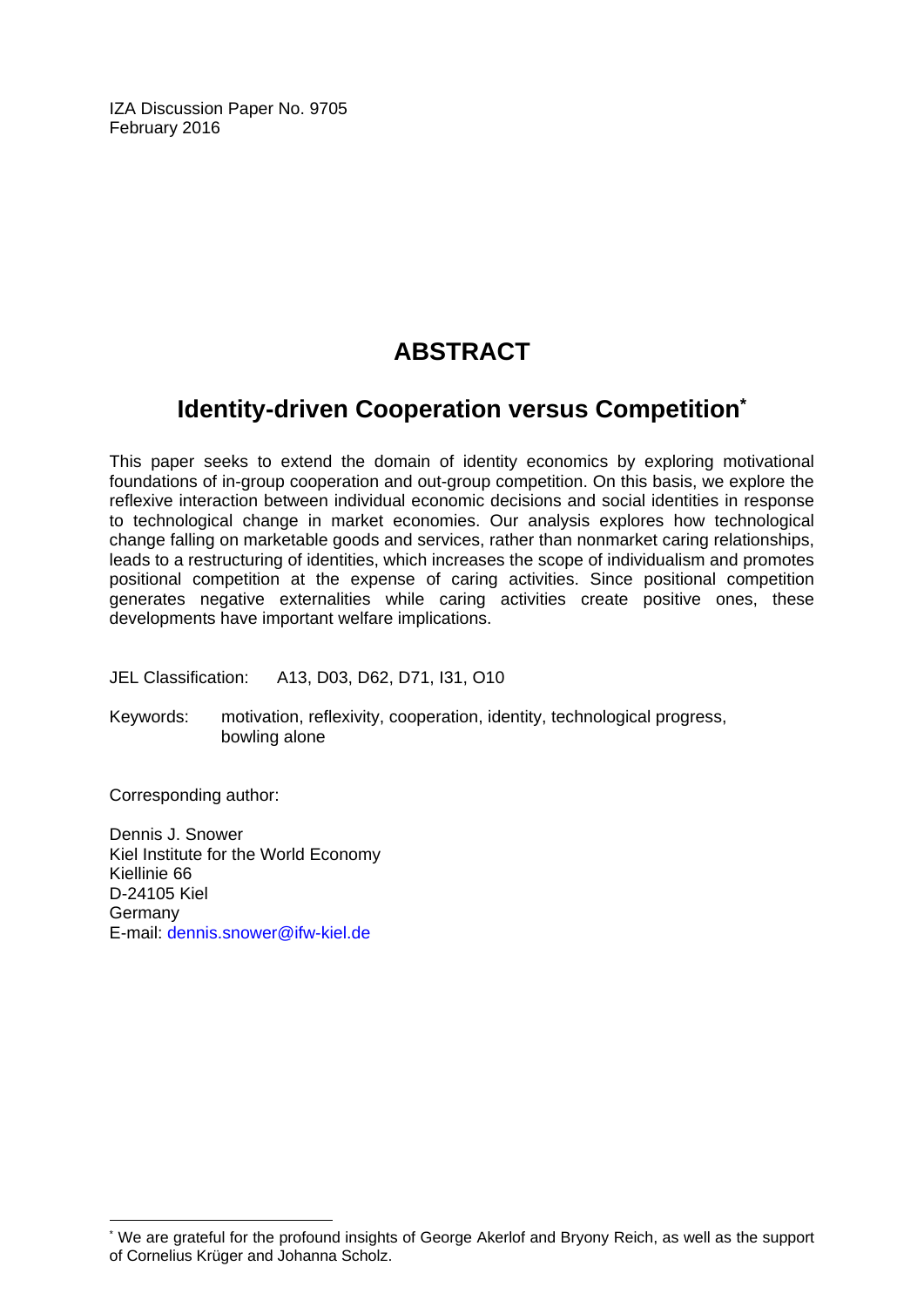This paper explores motivational foundations of identity formation and their implications for individualism in economic decision making. The underlying idea is simple. Identity formation partitions our social space into in- and out-groups. Our motivations differ across these groups. We tend to be more prosocially cooperative with our in-groups and more positionally competitive with our outgroups. We form our in- and out-groups by trading off prosocial cooperation against positional competition. The size of our in-groups reflects our degree of individualism.

In this context, we examine the economic consequences of technological progress. Positional competition usually rests more heavily on market activities than does prosocial cooperation. Technological progress, falling mainly on market activities, changes our balance between positional competition and prosocial cooperation, thereby leading to a restructuring of our identities.

Our analysis sheds light on economic causes and consequences of three welldocumented phenomena in market economies: the rise of individualism ("bowling alone"), $\frac{1}{2}$  the rise of positional competition, and increasing scope of economic markets in organizing the production and distribution of goods (the "commercialization of life"). We examine the welfare effects of these developments.

### **1 Underlying Ideas**

In accordance with the literature on motivation psychology, we recognize that people can be affected by multiple, discrete motives, each of which is understood as a force that gives direction and energy to one's behavior, thereby determining the objective of the behavior. This recognition differs markedly from standard neoclassical and behavioral economics, where each individual is assumed to have a unique set of preferences that are internally consistent, temporally stable and context-independent. Our analysis, by contrast, recognizes that an individual's objectives depend on which motives that are active, and the activation of motives is influenced by the individual's social context. Thus preferences in our analysis are not located exclusively in the individual, but rather are the outcome of the interplay between the individual and the social environment. Individuals are multi-directed, in the sense that different environmental cues may give rise to different motives, associated with different objectives of decision making.<sup>2</sup>

Our analysis considers three motives:  $(1)$  Care with regard to in-group members, whereby an individual's utility depends positively on the payoff of others, (2) Status-seeking with regard to out-group members, whereby an individual's utility depends on the difference between her payoff and that of others, and (3) Self-interested Wanting, whereby an individual's utility depends on her own payoff. This is a simplification; in practice, there are of course further motives relevant for economic decisions. For example, in the foundational models of iden-

 $1$ See Putnam  $(2000)$ .

<sup>2</sup>A survey of psychological motives underlying economic decisions, their biological substrates, and an account of multi-directedness are given in Przyrembel et al. (mimeo, 2015). Implications of multi-directedness for economic activity is explored in Bosworth et al. (2016).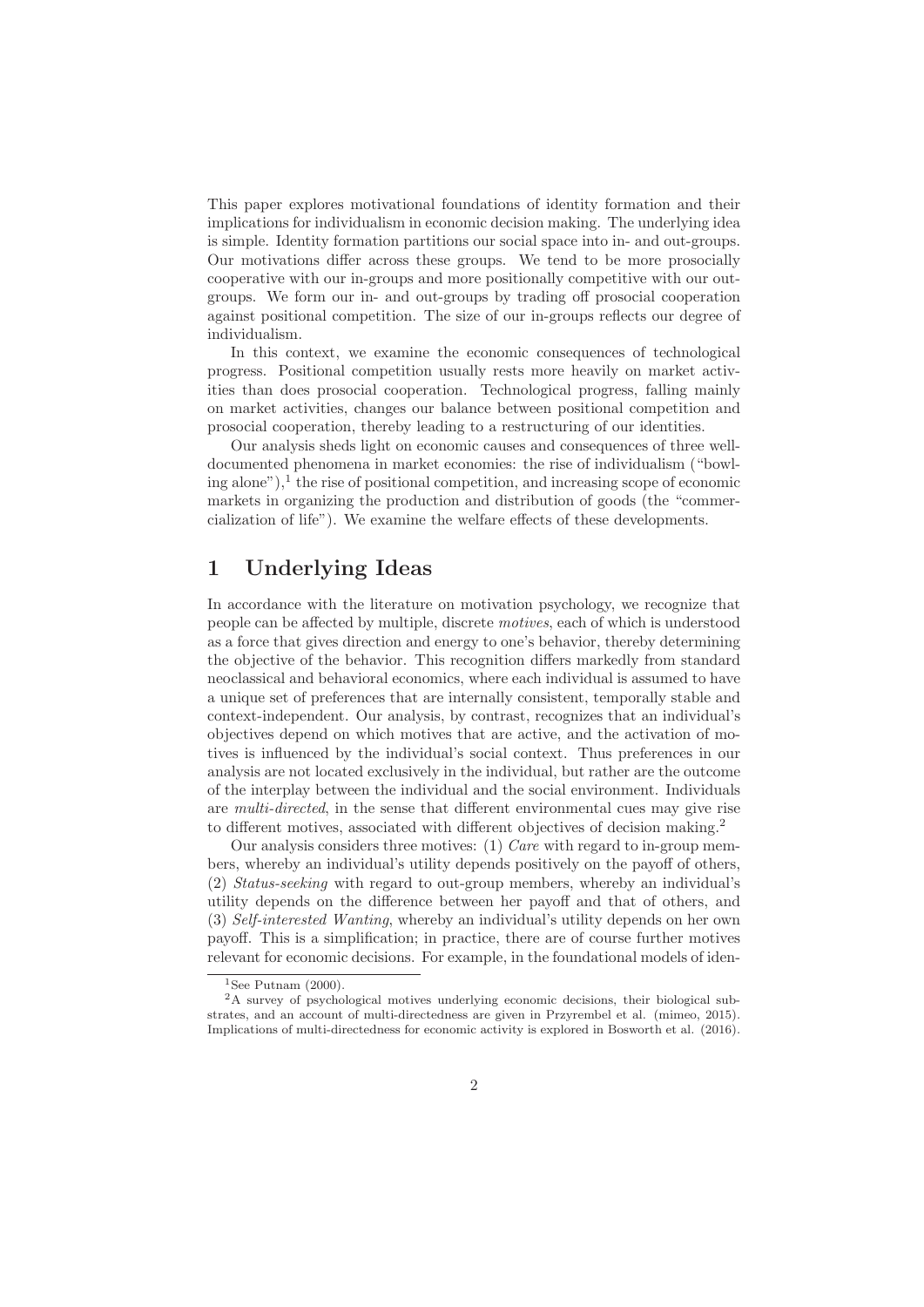tity economics (summarized in Akerlof and Kranton, 2010), people's in-group behavior is governed by social categories, associated with distinctive norms and ideals, promoted by the motive of Affiliation.<sup>3</sup> Furthermore, people's out-group behavior may be driven by the motives of fear or anger, not just Status-seeking.

The motives that our analysis focuses on – Care, Status-seeking and Self-Interest – are associated with three activities: prosociality, positional competition and self-interestedness, respectively. These activities generate three outputs: caring relationships, positional goods and non-positional goods, respectively.

The utility from in-groups is generated through the production of caring relationships, which may be understood as a club good, shared by in-group members. The utility from out-groups arises from the production of *positional* goods, conferring status. People's performance in positional competition depends on their differing abilities, defined in terms of goods produced per unit of effort. Superior positional performance generates pride (a utility gain) and inferior performance generates envy (a utility loss).

For simplicity, we assume that each individual has a single identity, associated with a single in-group, regarding whose members the person is motivated by Care. Those who are not members of this in-group belong to the corresponding out-group, toward whom the person is motivated by Status-Seeking.<sup>4</sup> The size of the individual's in- and out-group depends on the tradeoff between the benefit from caring relationships and the net benefit from status.

We will examine how technological progress affects this tradeoff, promoting Status-Seeking at the expense of Care. Since Status Seeking generates negative externalities while Care creates positive ones, these developments have important welfare implications.<sup>5</sup>

### **2 Cooperation versus Competition**

We now construct a simple model of care-driven cooperation and status-driven competition.

<sup>3</sup>While Affiliation coordinates the actions of in-group members through adherence to norms and ideals, Care is a welfare-driven coordination device.

<sup>&</sup>lt;sup>4</sup>These assumptions are of course radical simplifications. In practice, individuals generally belong to several in-groups. Furthermore, in-group relations are often motivated by more than Care and out-group relations by more than Status-Seeking. For example, rivalries among ingroup members are common, and out-group members often evoke indifference. Nevertheless, in-group relations are usually more caring than out-group relations and have more stringent constraints on positional competition.

<sup>&</sup>lt;sup>5</sup>The empirical evidence on the rise of positional competition relative to care points to various other forces that lie beyond the scope of this analysis, such as the role of advertising in raising the salience of positional goals, the crowding out of caring activities through time and cognitive load devoted to positional battles, etc.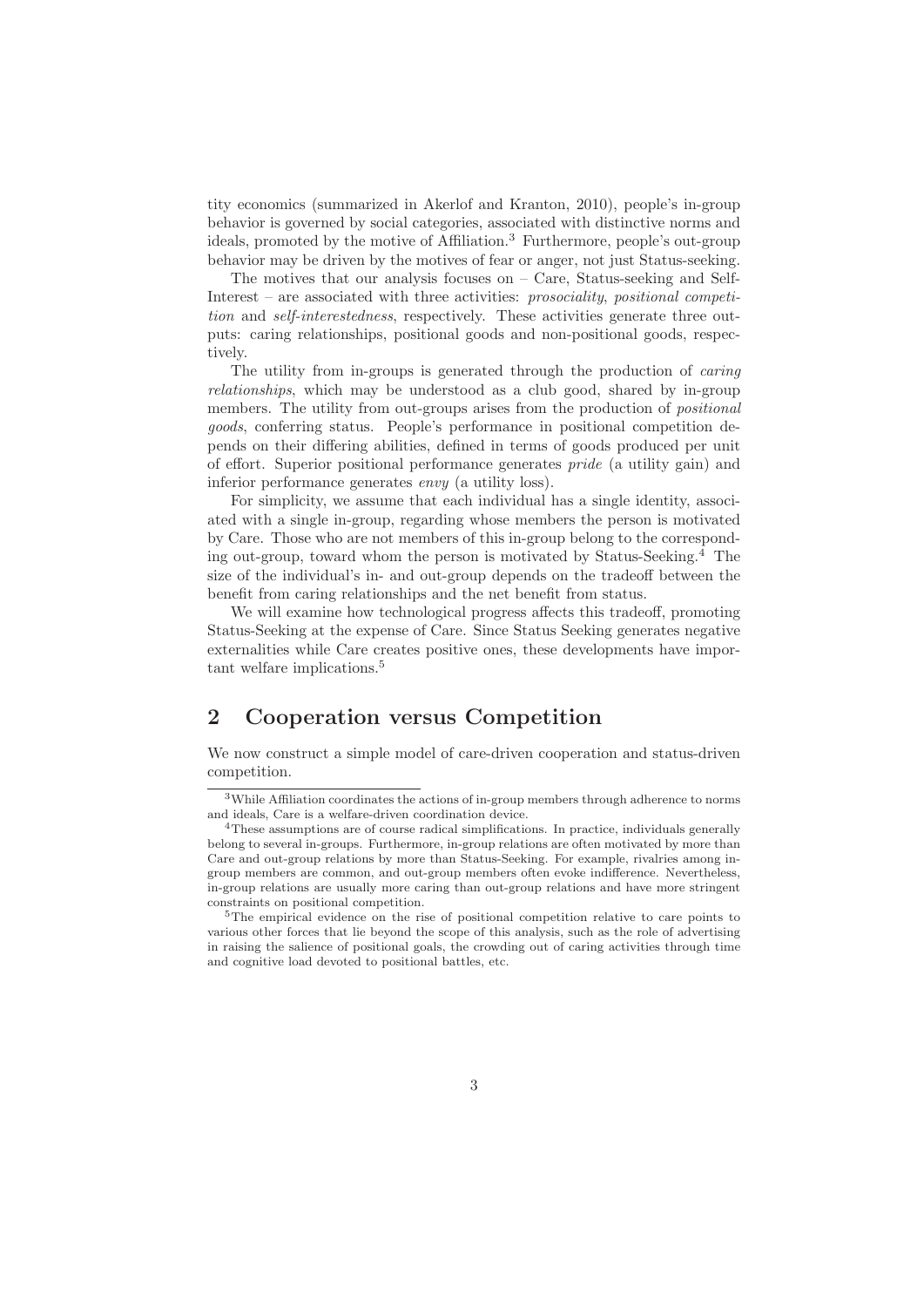#### **2.1 Non-market Activity**

Each individual i contributes  $q_i$  to her non-marketable club good (caring relationships) in each period of analysis. The production function is  $q_i = \alpha e_i$ , where  $e_i$  is effort. For simplicity, let the individual provide one unit of effort  $(e_i = 1)$ . The total amount of the club good available to each in-group member is  $Q = \sum_i q_i = N_i q_i$ , where  $N_i$  is the size of individual *i*'s in-group. Individual i's payoff is  $U_i^q = Q - e_i$ . Under perfect Care (whereby the individual's utility is weighted equally with that of the other group members), the individual's utility is  $U_i^c = \frac{1}{N_i} \left( U_i^q + \sum_{j \neq i} U_j^q \right)$ .

#### **2.2 Market Activity**

Each individual i produces  $x_i$  market goods. The production function is  $x_i =$  $\beta a_i \eta_i$ , where  $a_i$  is the individual's ability (higher  $a_i$  stands for higher ability),  $\eta_i$  is effort, and  $\beta$  is a positive productivity parameter. Again, the individual is assumed to provide one unit of effort  $(\eta_i = 1)$ . Ability is uniformly distributed. For a group containing individual  $i$ , the ability of its lowest-ranked member is  $a_i$  and that of its highest-ranked member is  $\bar{a}_i$ . Thus, the size of the in-group is  $N_i = \overline{a}_i - \underline{a}_i$ .

For the  $x_i$  market goods produced by individual i,  $\gamma x_i$  are non-positional and  $(1 - \gamma)x_i$  are positional, where  $\gamma$  is a constant  $(0 < \gamma < 1)$ . The individual's utility from the non-positional good is  $U_i^n = \gamma x_i$ .

In each period of analysis she also competes with a random member from her out-group. Her utility from positional competition with the outsider  $j$  is  $U_{i,j}^s \equiv \pi \max(x_i - x_j, 0) - \varepsilon \max(x_j - x_i, 0)$ , where  $\pi$  is a pride parameter and  $\varepsilon$  is an envy parameter. Her expected utility from competing with a random outsider is  $(a_i U_i^s + (1 - \overline{a}_i) U_i^{\overline{s}})$ , where  $a_i$  is the probability of encountering an inferior-ability outsider and  $U_i^s$  is i's pride-driven utility from this encounter, whereas  $(1 - \overline{a}_i)$  is the probability of encountering a superior-ability outsider and  $U_i^{\overline{s}}$  is *i*'s envy-driven utility from that encounter.

#### **2.3 Group Size**

In each period of analysis she encounters in- and out-group members with probabilities proportional to the number of in- and out-group members, respectively. The proportionality factors are A and  $(1 - A)$ , respectively, measuring the degree of assortative matching.<sup>6</sup> Letting  $\theta$  be the weighting of positional utility relative to caring utility, the expected utility of individual  $i$  is  $U_i = (1 - \theta) A U_i^c + \theta (1 - A) E (U_{i,j}^s) + U_i^n.$ 

All individuals seek to join the highest-ranking group that will accept them, as  $U_i$  is increasing in  $\overline{a}_i$ . Since the highest-ability member of each group has the greatest incentive to leave the group with a subset of group members that would willingly follow, the lower boundary of each group maximizes the utility

 $6A = 1/2$  represents random matching and  $A = 1$  stands for extreme in-group matching bias.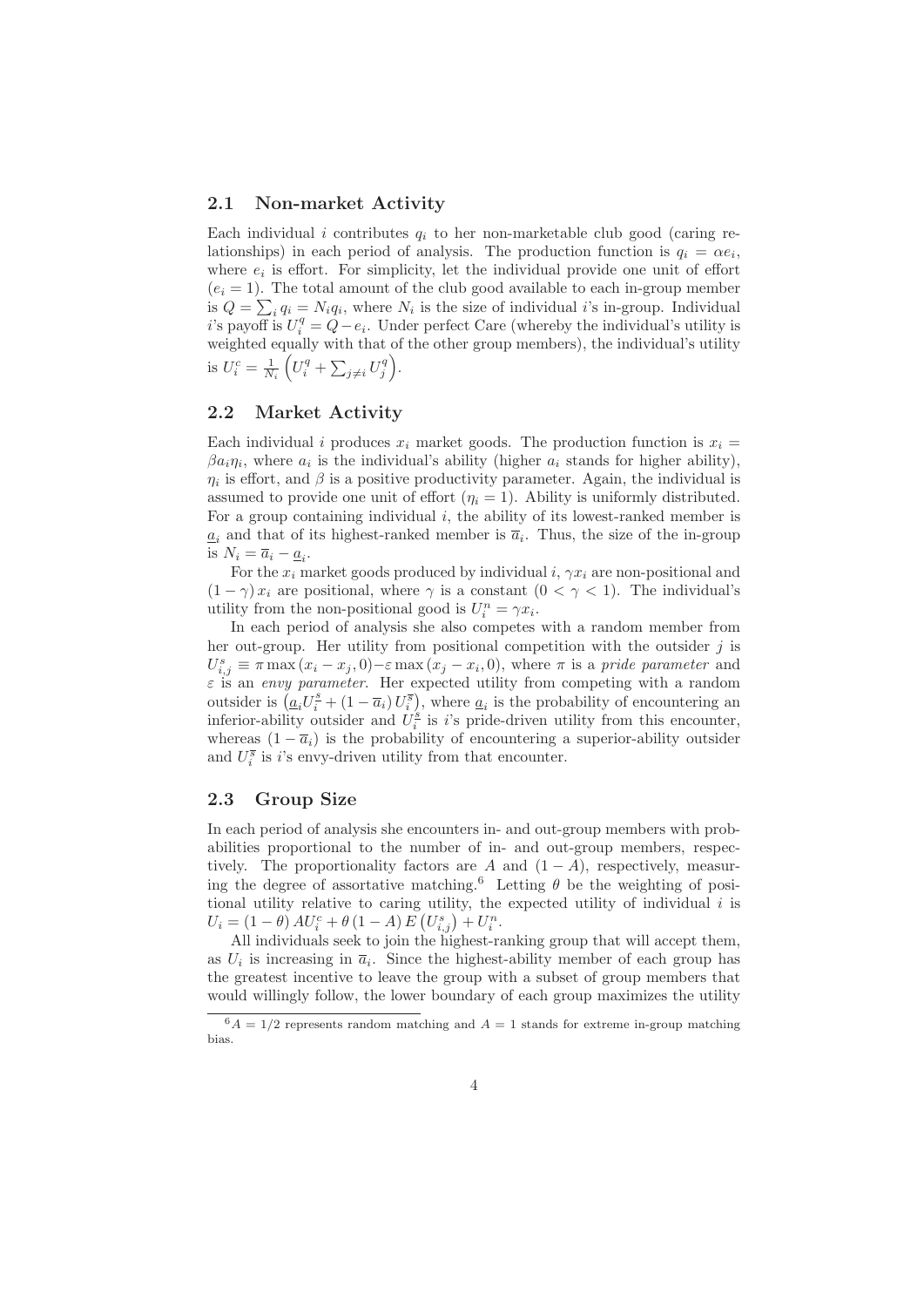of this highest-ranking member. When the lowest-ability members are successively expelled and the lower bound  $\alpha$  rises, there is a progressively larger fall in the highest-ability member's utility from caring relationships and a progressively smaller rise in the highest-ability member's pride-driven utility from status competition. At the margin, expelling the lowest-ability group member leads to a fall in the highest-ability member's utility from caring relationships that is exactly equal to the rise in the member's pride-driven utility from competition. Accordingly, it can be shown that, for group k with upper bound  $\bar{a}_k$ , the utility-maximizing group size is

$$
\overline{a}_k - \underline{a}_k^* = \frac{A\alpha \left(1 - \theta\right)}{\beta \pi \theta \left(1 - A\right) \left(1 - \gamma\right)}.
$$
\n(1)

The upper bound of the highest-ability group is the upper bound of the ability distribution. The size of each group may be derived recursively, moving down the ability ladder.

In this context, we now consider the implications of technological progress for economic activities and welfare. A technological advance in the production of the market good is represented by a rise in the productivity parameter  $\beta$ . Note that  $\partial N^*/\partial \beta < 0$ , i.e., a rise in productivity reduces the size of social groups and increases the scope of positional competition. By increasing the productivity of engaging in positional competition, it induces individuals to substitute status relationships for caring relationships by reducing the extent of their in-group identification.

On account of the forces of habit, cultural transmission, and loss aversion, the wider scope of positional competition may be expected to lead to a heavier weighting (rising  $\theta$ ) of positional utility relative to caring utility in people's expected utility functions. This also leads to a reduction in the size of in-groups:  $\partial N^*/\partial \theta < 0$ . Furthermore, increased positional competition may also lead to an increased sensitivity to the gains from such competition (rising  $\pi$ ), which also leads smaller in-groups and more positional competition:  $\partial N^*/\partial \pi < 0$ .

The three developments above – smaller in-groups, less value placed on caring relationships relative to status relationships, and increased sensitivity to gains from status – are different aspects of increased individualism.

#### **3 Implications**

Over the past 350 years there has been an unprecedented explosion in material living standards, much of it driven by technological advances in the design, production and distribution of goods and services. These advances have fallen primarily on market activities, rather than non-market activities associated with caring relationships. The reason is akin to the "Baumol effect:" Caring relationships with one's spouse and children, for example, require similar time and effort nowadays as they did a century ago, whereas the production of goods and services has seen huge technology-driven productivity improvements.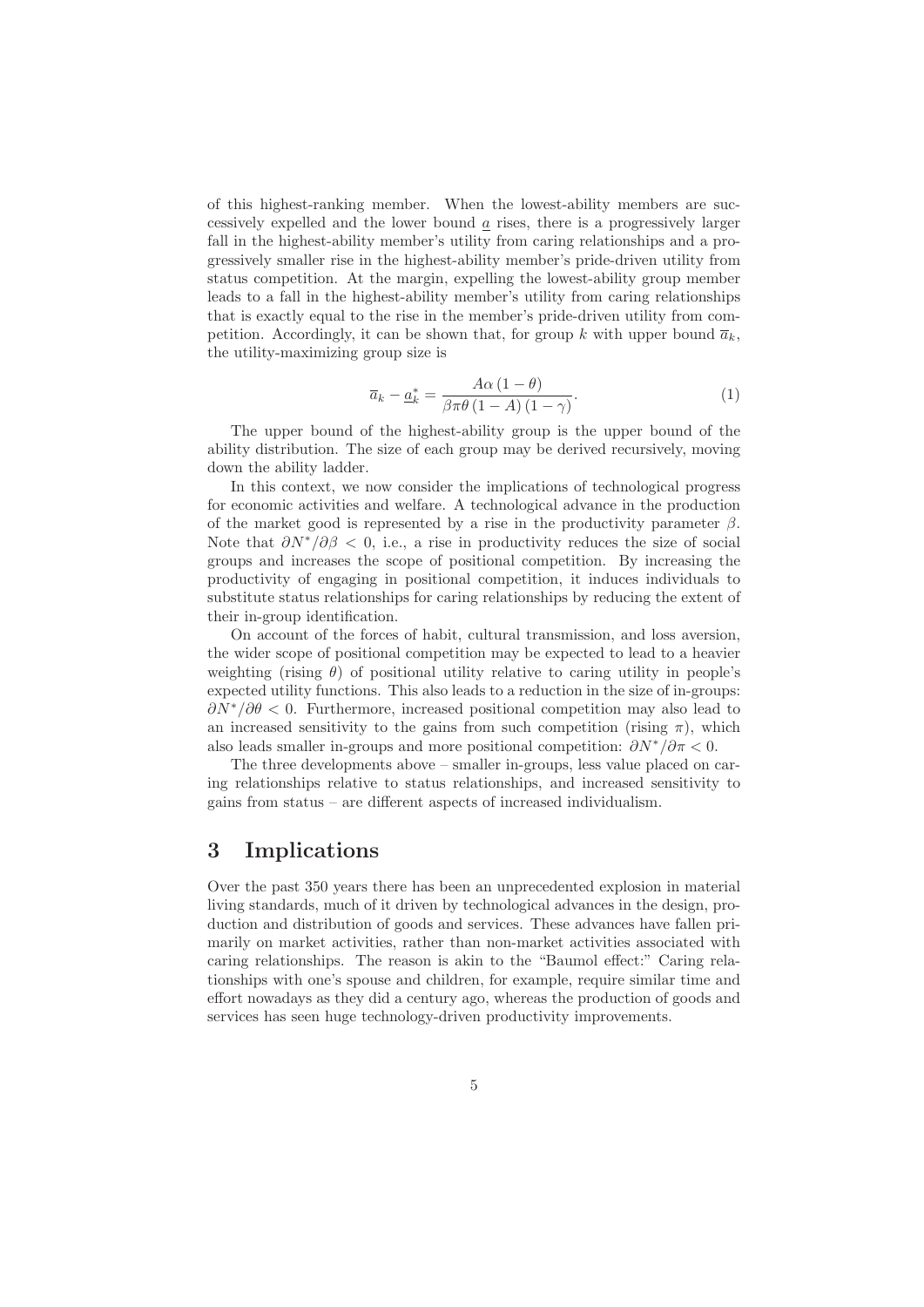Caring relationships tend to be associated with non-market activities. Although these relationships may involve marketable goods and services, the latter are incidental rather than central to these relationships. In fact, caring relationships need to be driven by intrinsic motives that tend to be displaced by the extrinsic motives of market activities. By contrast, positional contests tend to center on marketable goods and services, whose values can be measured and compared.

In our model, positional and non-positional goods are assumed to benefit proportionally from technological progress. This is a conservative assumption, since the the evidence suggests that positional goods benefit more than nonpositional goods, since demands for the former are less satiable than demand for the latter. In any case, we observe that technological progress favors positional goods relative to caring relationships. Our model shows how such technological progress leads to a progressively larger proportion of market goods and services to be devoted to status wants (such as sports cars, designer clothing and luxury cruises). At the same time, our model accounts for a well-documented rise in individualism, in the sense of a contraction in one's circle of social solidarity (as illustrated by the fragmentation of family structures and a rise in contractual relative to communal relationships).

What are the welfare implications of technologically-driven economic growth, accompanied by a growing quest for status, whereby people can gain only at each other's expense. The developments above – increases in market-based productivity  $(\beta)$ , weighting of positional relative to caring utility  $(\theta)$ , and sensitivity to gains from positional competition  $(\pi)$  – may be summarized by the shift parameter  $y = f(\beta, \theta, \pi)$ . The welfare implications may be assessed in terms of the social welfare function  $W = \sum_{k} \int_{\underline{a}_k}^{\overline{a}_k} U_i da_i$ , i.e. the sum of the utilities of all groups:

$$
\frac{dW}{dy} = \frac{\partial W}{\partial y} + \sum_{k} \left( \frac{\partial W}{\partial \overline{a}_k} \cdot \frac{d\overline{a}_k}{dy} + \frac{\partial W}{\partial \underline{a}_k} \cdot \frac{d\underline{a}_k}{dy} \right).
$$

The first term is the direct welfare effect, which is conventional; the second term is the indirect effect, which may be decomposed into the effect of increased individualization (smaller social groups) on the welfare from caring relationships and positional competition.

Obviously, social welfare from caring relationships declines, because as ingroups shrink, the production of caring relationships falls. What about welfare from increased positional competition?

The process of individualization leads to a cascade of social demotions down the ladder of status, starting with a shrinking top-status group and rippling down to the progressively shrinking lower-status groups. Each step in the individualization process generates "demotees" (who are relegated to the next-lower social position) and remaining "incumbents" (who maintain their previous social position).

In our analysis, each social group is of equal size, comprising the incumbents and demotees from a higher-status group. As noted, people are envious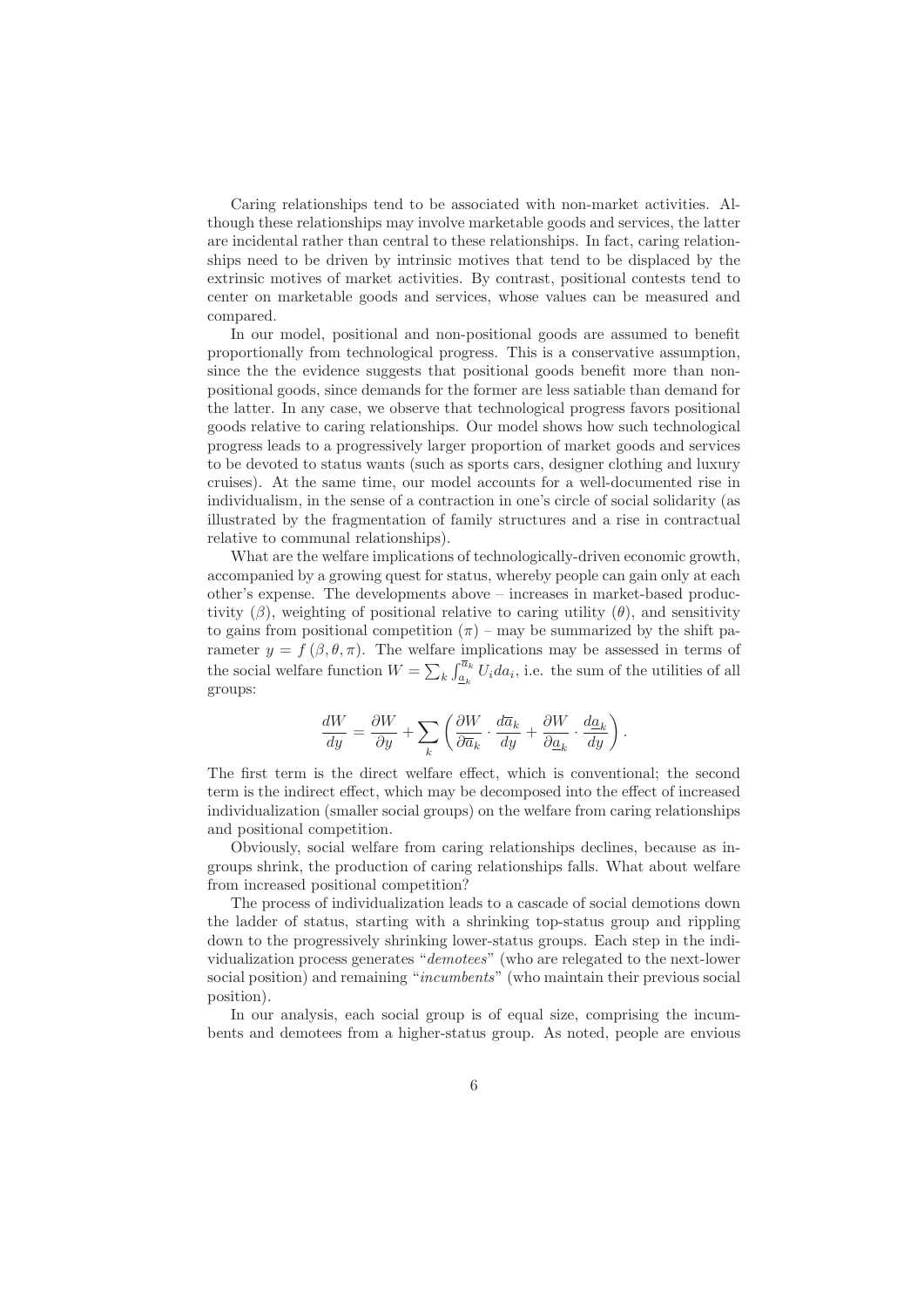of higher-status groups and proud regarding lower-status groups, but they experience neither pride nor envy regarding members of their own social group. For simplicity, we assume that the utility of pride is linear and homogeneous across social groups (given by parameter  $\pi$ ) and similarly for the disutility of envy (given by parameter  $\varepsilon$ ). Under these assumptions, it can be shown that the comparative static changes in envy and pride obey the following conditions:

(1) Envy Condition: Demotees become envious of the group from which they have been expelled, and incumbents cease to be envious of the demotees who have joined them. It can be shown the demotees' increased envy is greater than the incumbents' reduced envy. The reason is that increased individualization leads to fewer incumbents and more demotees.

(2) Pride Condition: Demotees cease to experience pride regarding the incumbents they have joined, and incumbents become proud with regard to the demotees that have been expelled from their group. It can be shown that the demotee's welfare losses associated reduced pride exceed the incumbents' welfare gains from increased pride. The reason is that for each social group, only the highest-status incumbent is indifferent between the pride gained from more individualization (expulsion of the marginal in-group member) and the associated care lost from fewer caring relationships. For all other incumbents in the social group, the pride gained is less than the care lost. In addition, demotees are worse off on account of their lost pride.<sup>7</sup>

The overall welfare implications are clear. The exogenous developments above – the technological advance (a rise in  $\beta$ ), heavier weighting of positional utility (a rise in  $\theta$ ), and increased sensitivity to competitive gains (a rise in  $\pi$ ) – have standard direct effects, but their indirect effects via increased individualization are negative. The unambiguous welfare loss from individualization arises from the deterioration of caring relationships and the deterioration of the position of the residual demotees. This result runs counter to the conventional wisdom that increased positional competition leaves social welfare unchanged, provided that the gains from pride are equal to the losses from envy and the resource cost of positional competition is ignored.<sup>8</sup>

Beyond the scope of the model above, the rising demand for positional goods may be expected to promote incentives for further innovation in the production of these goods, leading to another round of increased individualism. This chain reaction of effects may be called the "innovation-individualization multiplier," which may drive a process of endogenous growth.

Our analysis sheds light on how identity formation strikes a balance between prosocial cooperation and positional competition. It also explains how technological progress may affect this balance, by promoting individualization, positional competition at the expense of care, and market activities at the expense of non-market ones. In this context, the standard positive direct effects

<sup>7</sup>These conditions are derived formally in Snower and Bosworth (2016).

<sup>8</sup>Whereas our analysis highlights important sources of welfare losses from individualization, it is of course worth noting that our simplified model also overlooks potentially important welfare gains from individualization (such as possible utility from an increased sense of agency or from an increased impetus for creativity and innovation).